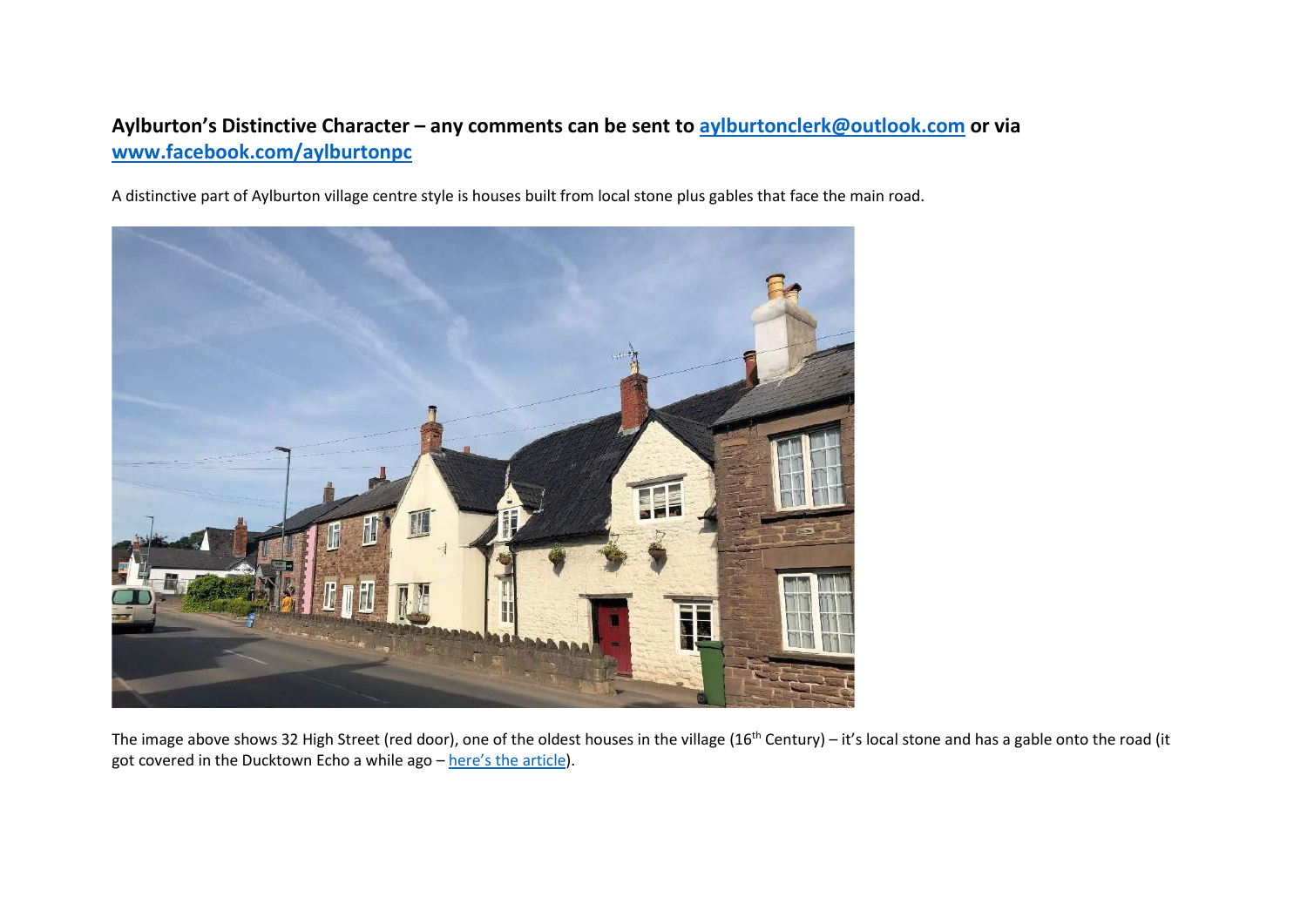

**Then there are plenty of newer properties (including modern ones not pictured here) that have a similar appearance**:

*The Old Hospital, High Street*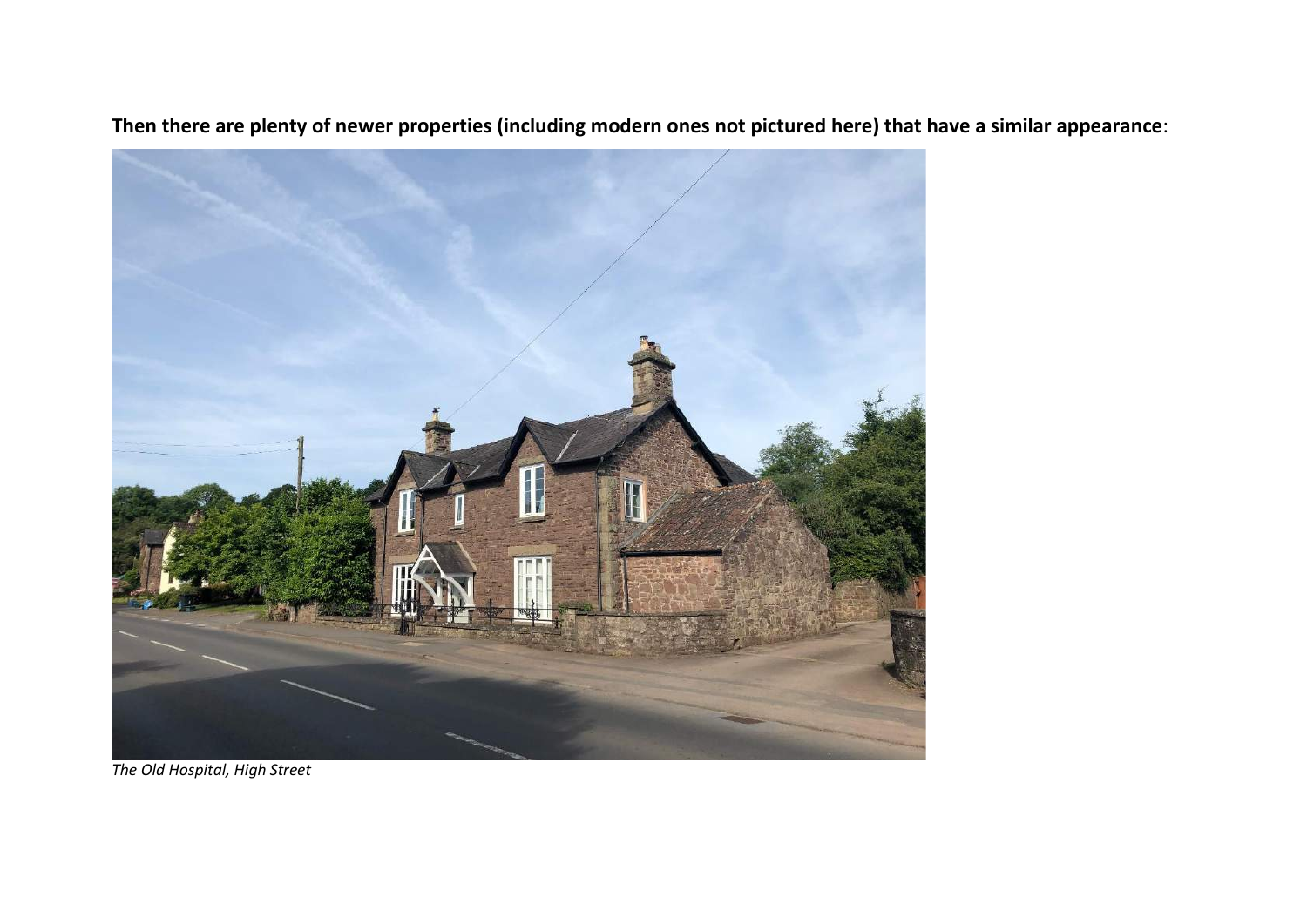

*Cottages on Church Road with gable ends facing the road*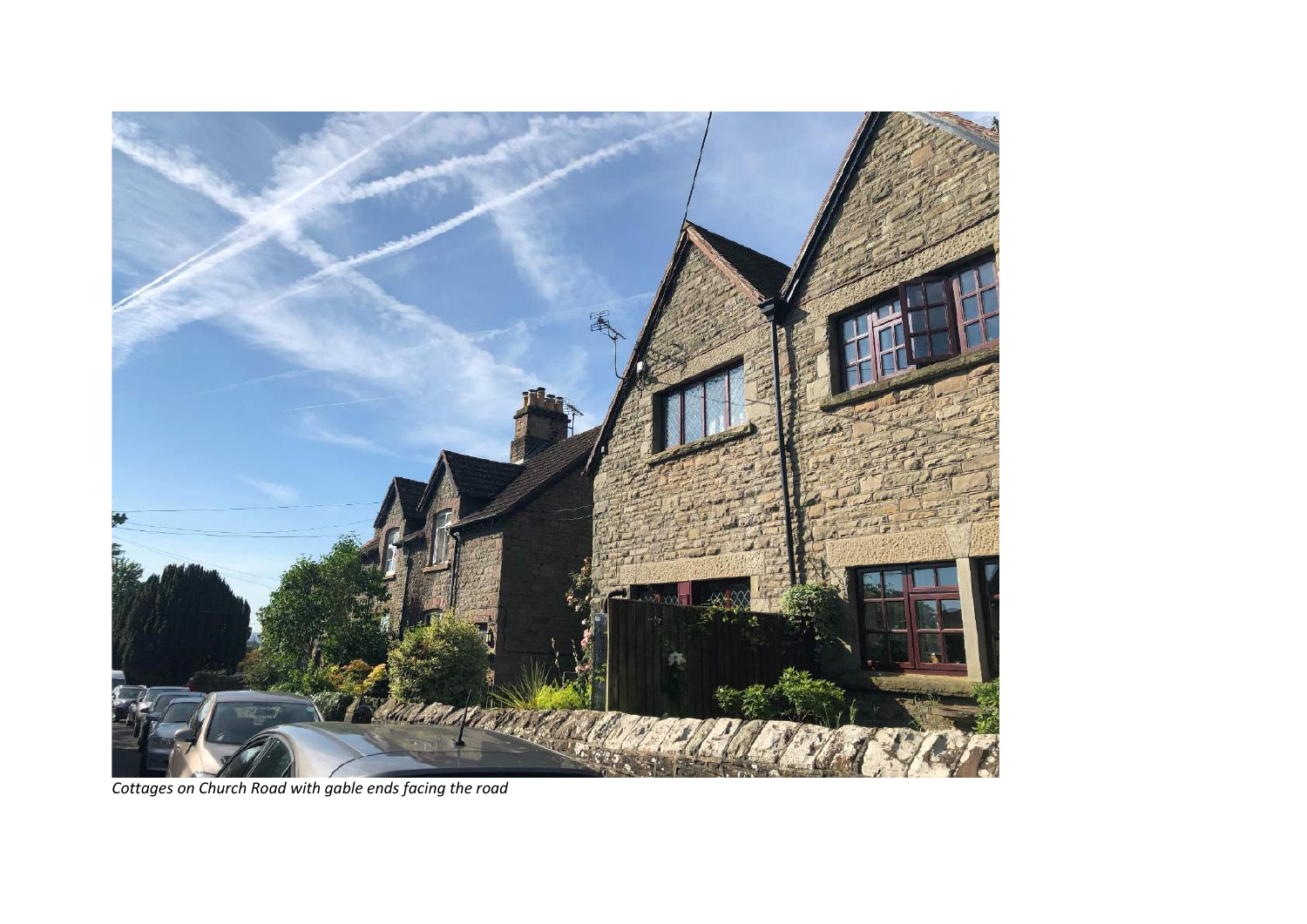

*Cottages on the High Street with gable ends facing the High Street*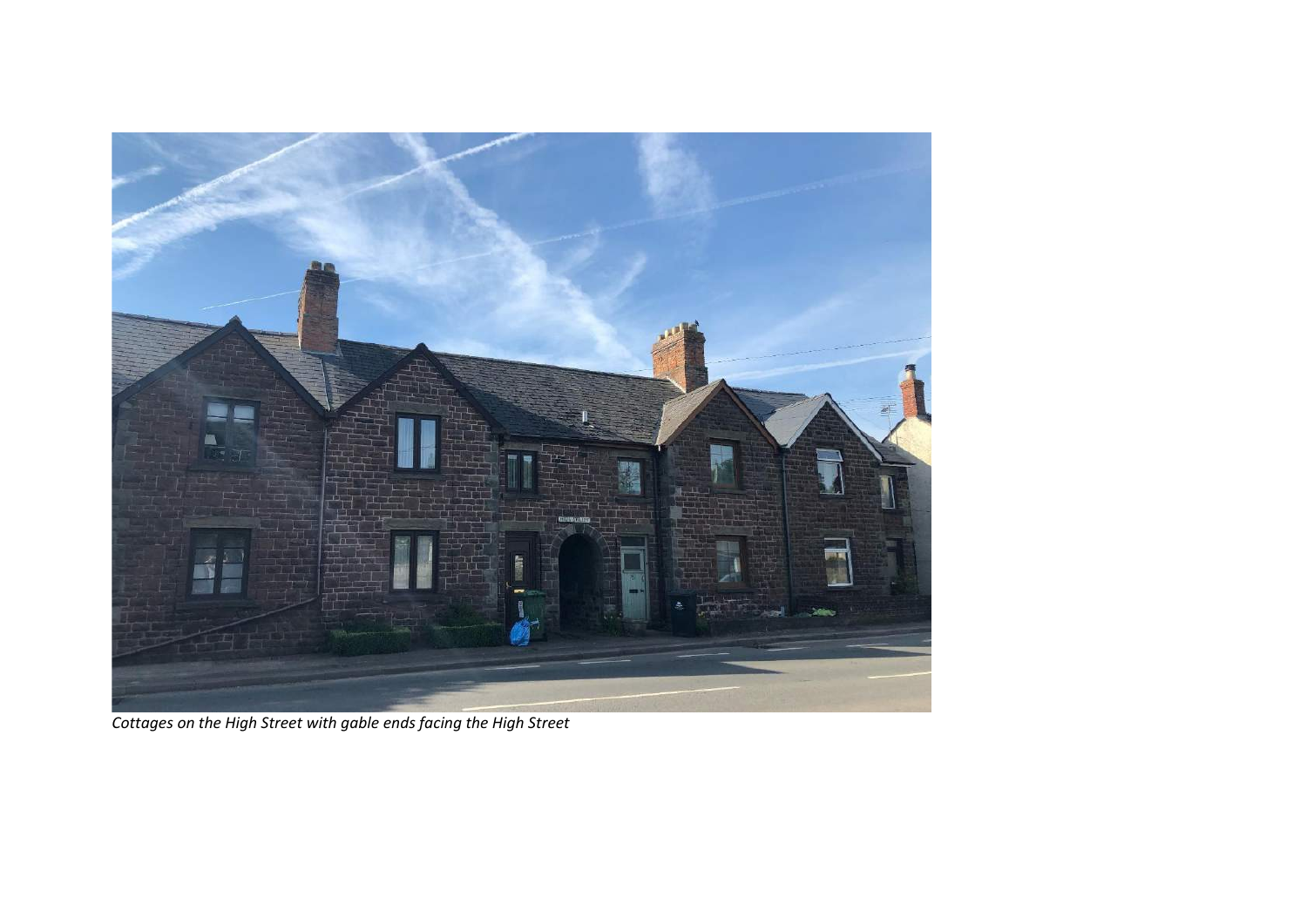

*Even when the frontage of a building doesn't face the road, the gable ends still do here (High Street)*

**There are lots more buildings that have this gable-end style, including some of the quite modern houses nearer the Sandford Road end of the village. There are also houses away from the main village, some of them really quite old, which are also built side-on to the road, including a number of houses on Sandford Road / New Road.**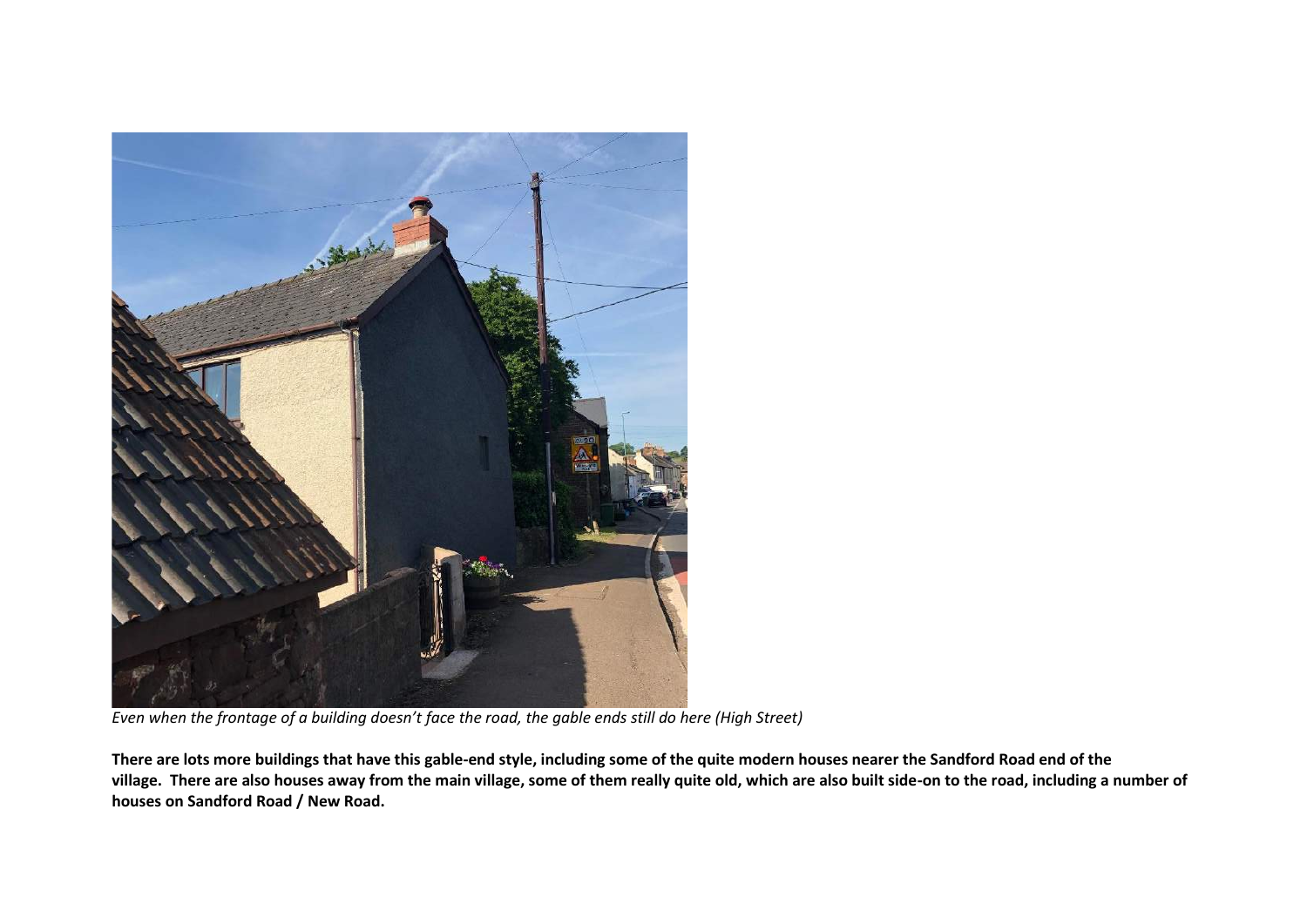**Next, in the village there are also the traditional-style houses that seem more typically "Forest":**